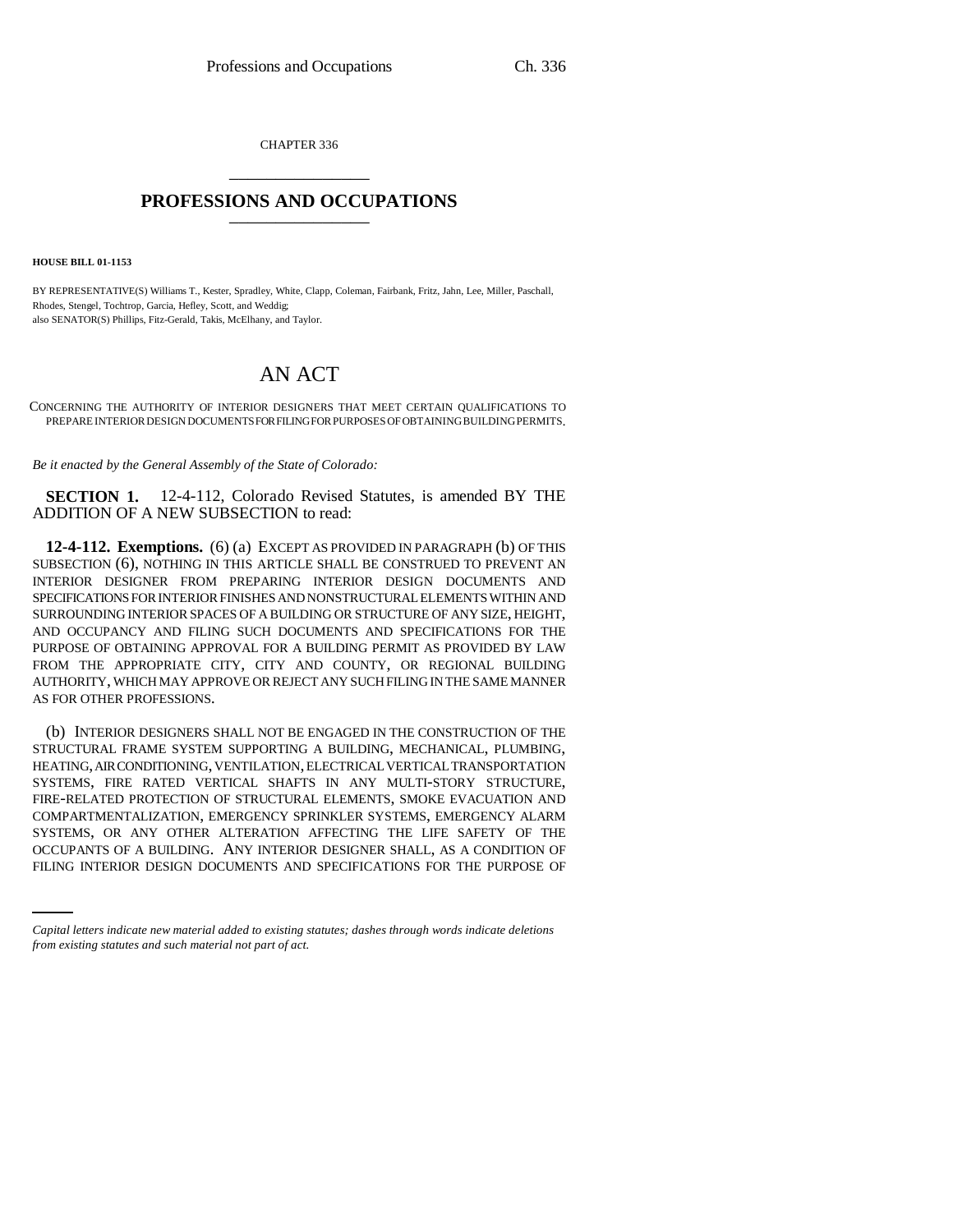## Ch. 336 Professions and Occupations

OBTAINING APPROVAL FOR A BUILDING PERMIT, PROVIDE TO THE RESPONSIBLE BUILDING OFFICIAL OF THE JURISDICTION A CURRENT COPY OF THE INTERIOR DESIGNER'S PROFESSIONAL LIABILITY INSURANCE COVERAGE THAT IS IN FORCE. NO INTERIOR DESIGNER SHALL BE SUBJECT TO ANY OF THE RESTRICTIONS SET FORTH IN PARAGRAPHS (b) AND (d) OF SUBSECTION (1) OF THIS SECTION.

(c) AS USED IN THIS SUBSECTION (6), "INTERIOR DESIGNER" MEANS A PERSON WHO:

(I) ENGAGES IN:

(A) CONSULTATION, STUDY, DESIGN ANALYSIS, DRAWING, SPACE PLANNING, AND SPECIFICATION FOR NONSTRUCTURAL OR NONSEISMIC INTERIOR CONSTRUCTION WITH DUE CONCERN FOR THE LIFE SAFETY OF THE OCCUPANTS OF THE BUILDING;

(B) PREPARING AND FILING INTERIOR DESIGN DOCUMENTS FOR THE PURPOSE OF OBTAINING APPROVAL FOR A BUILDING PERMIT AS PROVIDED BY LAW FOR NONSTRUCTURAL OR NONSEISMIC INTERIOR CONSTRUCTION, MATERIALS, FINISHES, SPACE PLANNING, FURNISHINGS, FIXTURES, EQUIPMENT, LIGHTING, AND REFLECTED CEILING PLANS;

(C) DESIGNING FOR FABRICATION NONSTRUCTURAL ELEMENTS WITHIN AND SURROUNDING INTERIOR SPACES OF BUILDINGS; OR

(D) THE ADMINISTRATION OF DESIGN CONSTRUCTION AND CONTRACT DOCUMENTS, AS THE CLIENTS' AGENT, RELATING TO THE FUNCTIONS DESCRIBED IN SUB-SUBPARAGRAPHS (A) TO (C) OF THIS SUBPARAGRAPH (I), AND COLLABORATION WITH SPECIALTY CONSULTANTS AND LICENSED PRACTITIONERS IN OTHER AREAS OF TECHNICAL EXPERTISE; AND

(II) POSSESSES WRITTEN DOCUMENTATION THAT HE OR SHE:

(A) HAS GRADUATED WITH A DEGREE IN INTERIOR DESIGN FROM A COLLEGE OR UNIVERSITY OFFERING SUCH PROGRAM CONSISTING OF FOUR OR MORE YEARS OF STUDY AND HAS COMPLETED TWO YEARS OF INTERIOR DESIGN EXPERIENCE; OR

(B) HAS GRADUATED WITH A DEGREE IN INTERIOR DESIGN FROM A COLLEGE OR UNIVERSITY OFFERING SUCH PROGRAM CONSISTING OF TWO OR MORE YEARS OF STUDY AND HAS COMPLETED FOUR YEARS OF INTERIOR DESIGN EXPERIENCE; AND

(C) HAS MET THE EDUCATION AND EXPERIENCE REQUIREMENTS OF, AND HAS SUBSEQUENTLY PASSED, THE QUALIFICATION EXAMINATION PROMULGATED BY THE NATIONAL COUNCIL FOR INTERIOR DESIGN QUALIFICATION OR ITS SUCCESSOR ORGANIZATION.

(d) AS USED IN THIS SUBSECTION (6), "NONSTRUCTURAL OR NONSEISMIC" INCLUDES INTERIOR ELEMENTS OR COMPONENTS THAT ARE NOT LOAD BEARING OR THAT DO NOT ASSIST IN THE SEISMIC DESIGN AND DO NOT REQUIRE DESIGN COMPUTATIONS FOR A BUILDING'S STRUCTURE. COMMON NONSTRUCTURAL OR NONSEISMIC ELEMENTS OR COMPONENTS INCLUDE, BUT ARE NOT LIMITED TO, CEILING AND PARTITION SYSTEMS THAT EMPLOY NORMAL AND TYPICAL BRACING CONVENTIONS AND ARE NOT PART OF THE STRUCTURAL INTEGRITY OF THE BUILDING.